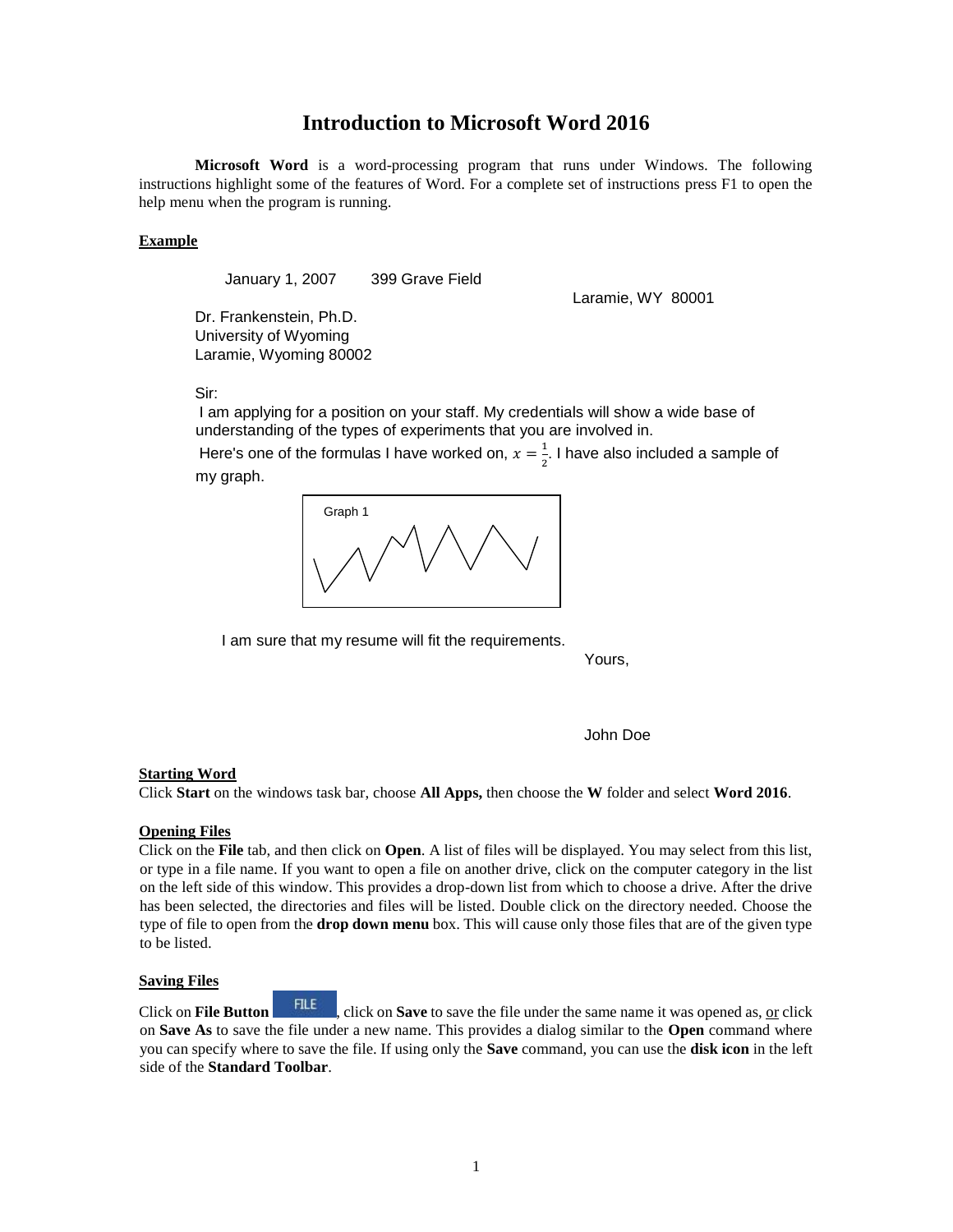# **Printing Files**

Open a file first before attempting to print. Once a file is opened, choose a printer by clicking on the **File** tab, then click **Print**. The printer that is currently selected appears in the **Printer** box. To choose a different printer, click on the down arrow next to the name box. Then, choose the printer you want from the list by clicking on it. The names of the printers given in the menu are:

**\\grail\EN 1032b BW Printers** (default printer) -- the laser printer in room 1032B (5 cents / page). **\\ grail\EN 1032b Color Printer** -- the color printer in room 1032B (25 cents per page).

**NOTE:** The Page Setup is different for the different types of printers available. Changing printers may affect the format of your document!

In the **Print** dialog box, you can select the number of copies to be printed in the **Copies** box and specify a range of pages in the **Pages** box. Click on **OK** to send the file to the printer, or **Close** if you just wanted to change printers. To change options on the print job click on the **Printer Properties** button.

# **Print Preview**

To see what the document will look like when printed, there will be a print preview to the right of the file window showing your document. Options to switch pages or zoom in are at the bottom of the preview. It is a good idea to always do a print preview to check the document before sending it to the printer.

#### **Setting Margins**

To set the margins click on the **Layout** tab, in the **Page Setup** group, click on **Margins**. Select the margin type, and then click on it. To use specific margins click on **Custom Margins,** and then in the **Top**, **Bottom**, **Left**, and **Right** boxes enter new values for the margins.

# **Selecting Text**

Many commands (such as deleting, copying, and changing the appearance of text) require text to be selected. To select text, place the cursor where you want to begin selecting text, and press the left mouse button and hold it down. Drag over the text you want to select, and release the mouse button.

#### **Setting or Changing Fonts**

Select the text you want to change, then click the **Home** tab, in the **Font** group click the down arrow on the font menu near the top of the screen to bring up a list of fonts. Select the desired font from this list by clicking on it. Select the font size in the same way from the font size list to the right of the font box.

#### **Setting or Changing Text Features**

Text features as underline, **bold,** and *italic* can be set using the buttons on the top toolbar under the **Home** tab. Select the text you want to change and click on the appropriate button **B (bold)**, *I(italic)* or **U(underlined)**. To create subscript or superscript select the text, then choose the appropriate subscript or superscript button. A shortcut to creating subscript or superscript is to highlight the text and press **Control =** for subscript and **Control** & **Shift +** for superscript.

#### **Setting or Changing Paragraph Style**

To set a new paragraph style choose from the different styles under the **Paragraph** group in the **Home** tab. Set indentation, line spacing, and tab stops also from this group. This is also the manner in which you can format the entire page, just highlight all of the text you wish to format.

# **Deleting Text**

Select the text to be deleted, and then press the **Delete** key. Deletions can be immediately restored with the **Undo** command to the right of the Office Button or by hitting **Control + Z**.